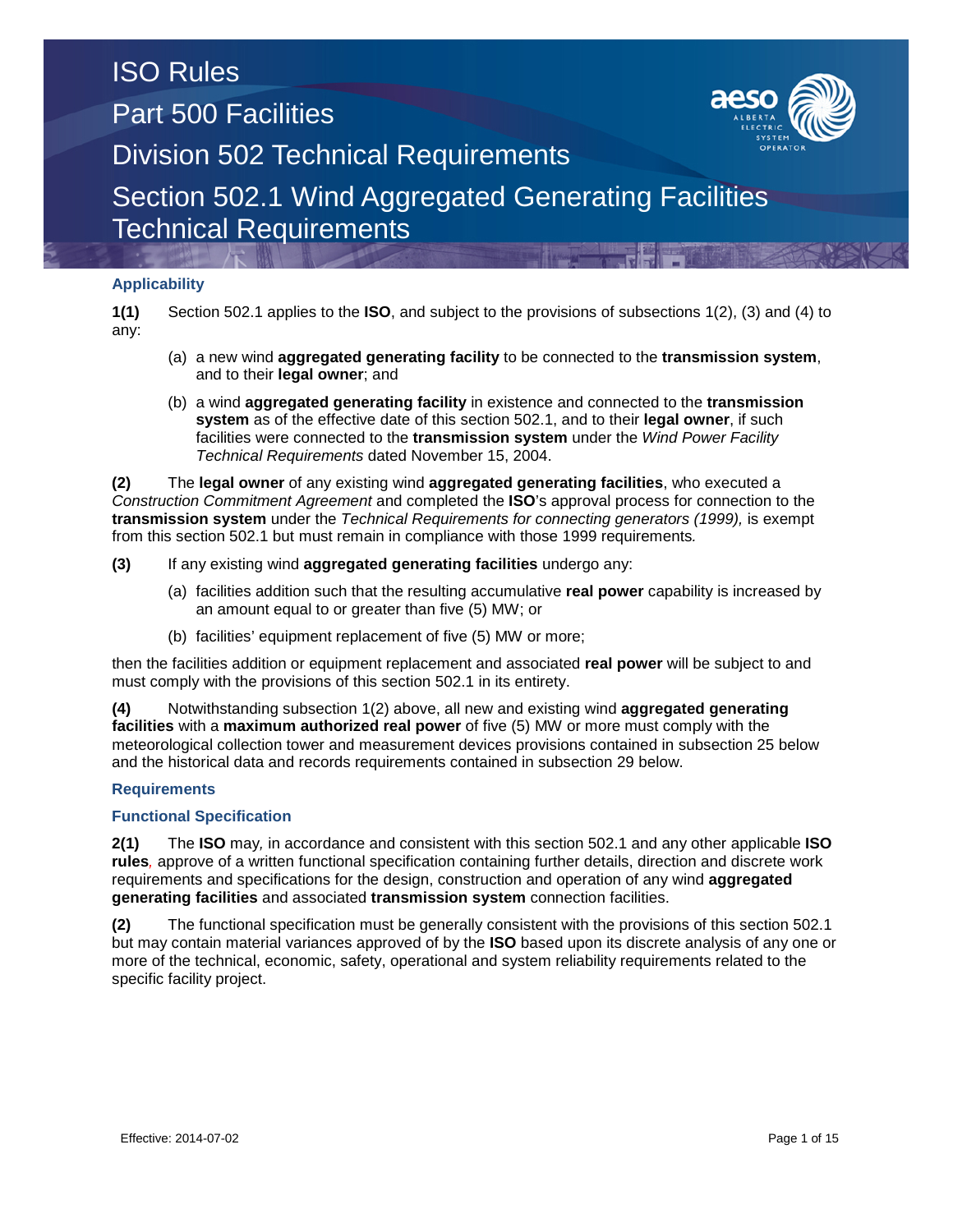### **Successor to Prior Requirements**

**3** Subject to subsection 4(2), the provisions of this section 502.1 succeed the *Wind Power Facility Technical Requirements* dated November 15, 2004, and those requirements no longer will be in force and effect as of the effective date of this section 502.1.

### **Maximum Authorized Real Power for Wind Aggregated Generating Facilities**

**4(1)** The **legal owner** of any new wind **aggregated generating facilities** must submit to the **ISO** the **maximum authorized real power** for those wind **aggregated generating facilities,** and once the **ISO** approves the value, it will form part of the functional specification for the project.

**(2)** The **maximum authorized real power** for any existing wind **aggregated generating facilities** will be the "WPF Aggregated MW Capacity" as provided to the **ISO** under the requirements of section 5.1 set out in the *Wind Power Facility Technical Requirements* dated November 15, 2004.

**(3)** In accordance with the illustration set out in Appendix 2, the **ISO** will determine the **reactive power** capability requirements for any wind **aggregated generating facilities**, based on the **maximum authorized real power** determined under this subsection 4.

### **Operating Voltage Requirements**

**5(1)** The **legal owner** of any wind **aggregated generating facilities** must submit to the **ISO** the value to be used for rated root mean square phase-to-phase voltage at:

- (a) the **point of connection** to the **transmission system**, based on the normal operating voltage levels at the specific location of the wind **aggregated generating facilities**; and
- (b) all **collector busses**.

**(2)** Once that value is approved by the **ISO**, it will form part of the functional specification for the project.

**(3)** The rated root mean square phase-to-phase voltage will be used in the application of this section 502.1 to determine and apply:

(a) the voltage ride-through requirements;

- (b) voltage regulation; and
- (c) the **reactive power** capability;

of the wind **aggregated generating facilities**.

#### **Voltage Ride-Through Requirements**

**6(1)** Wind **aggregated generating facilities** with a **maximum authorized real power** amount equal to or greater than five (5) MW must meet the voltage ride-through requirements specified in this subsection 6.

**(2)** Each **legal owner** of wind **aggregated generating facilities** must ensure they are capable of continuous operation between ninety percent (90%) and one hundred and ten percent (110%) of the root mean squared rated phase-to-phase voltage at the **point of connection***.*

**(3)** Subject to subsection 6(4), wind **aggregated generating facilities** must not trip off-line any **wind** 

Effective: 2014-07-02 Page 2 of 15

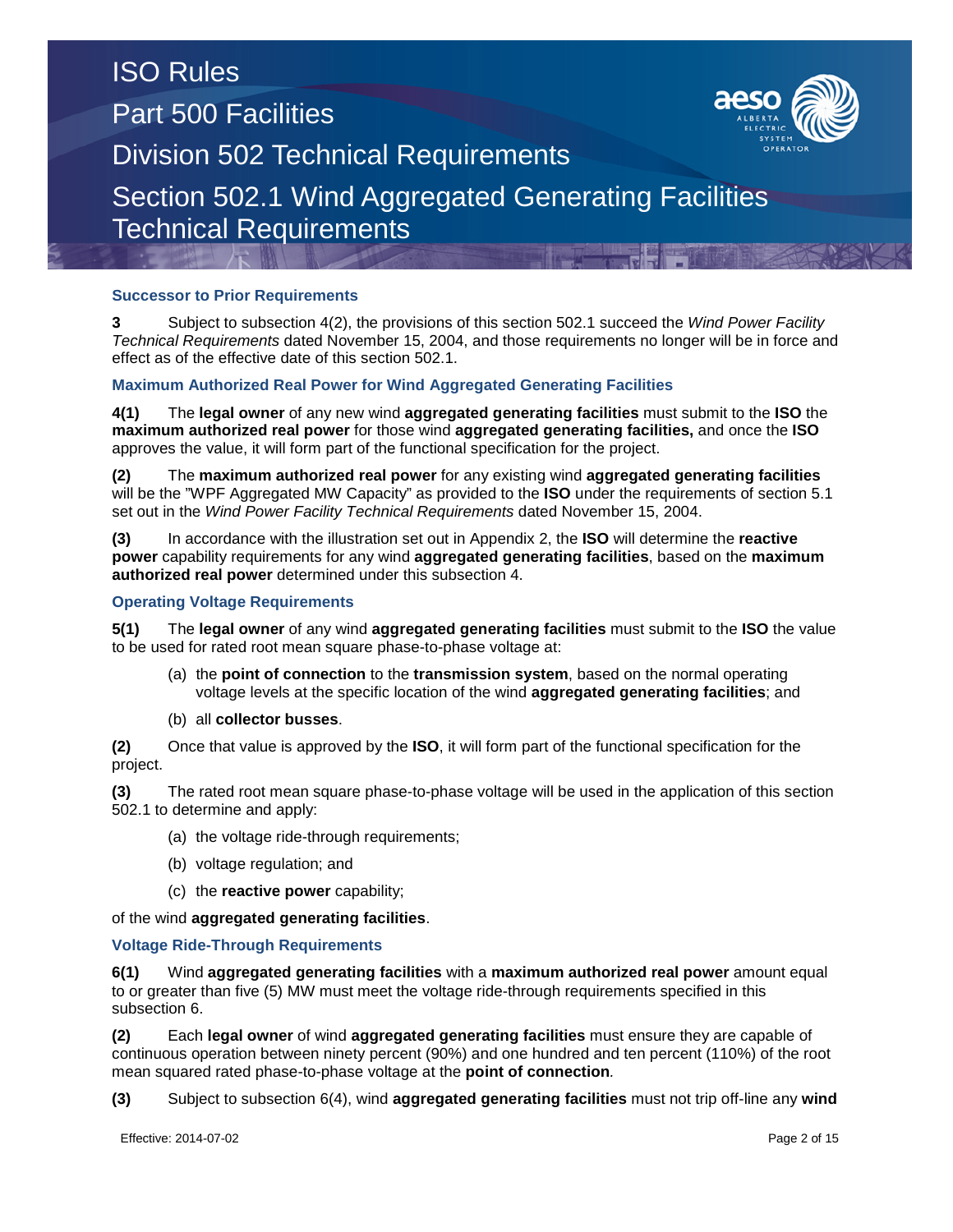**turbine generator** that is producing **real power** due to voltage dips or post-transient voltage rises described in Appendix 1, resulting from normally cleared **transmission system** faults on any phase or combination of phases at or beyond the **point of connection**.

**(4)** Notwithstanding any other provision of this subsection 6, wind **aggregated generating facilities** are not required to ride through **transmission system** faults that:

- (a) cause an **automatic forced outage** of a radial transmission line to the wind **aggregated generating facilities**;
- (b) occur on the wind **aggregated generating facilities** side of the **point of connection**, including the lower voltage network and the substation; or
- (c) result in a transfer trip or anti-islanding protection scheme to activate at the wind **aggregated generating facilities**.

### **Voltage Regulation**

**7(1)** The **ISO** will assess voltage regulation performance of wind **aggregated generating facilities** at the **collector busses** in accordance with this subsection 7.

**(2)** Wind **aggregated generating facilities** must be able to regulate voltage at the **voltage regulation system** point of control and as documented in the functional specification for the project, under both non-disturbance and disturbance conditions.

**(3)** Wind **aggregated generating facilities** must have a continuously variable, continuously acting, closed loop, centralized control **voltage regulation system** that measures voltage compared to a set point, and will control reactive devices including **wind turbine generators**, dynamic **reactive power**  resources, capacitor and reactor banks.

**(4)** The **voltage regulation system** must be continuously in service and controlling while the wind **aggregated generating facilities** are connected to the **transmission system** and regardless of the quantity of actual **real power** output from the wind **aggregated generating facilities**.

**(5)** The **voltage regulation system** set point must be adjustable by the **operator** of the wind **aggregated generating facilities** to a percentage between ninety five percent (95%) and one hundred and five percent (105%) of rated voltage.

**(6)** The **voltage regulation system** must operate in a voltage set point control mode to the exclusion of any other modes.

**(7)** The **voltage regulation system** must measure voltage that represents the overall voltage response of the wind **aggregated generating facilities**.

- **(8)** The **voltage regulating system** must be capable of:
	- (a) adjustable gain, or reactive droop compensation adjustable from zero to ten percent (0 to 10%); and
	- (b) reactive current compensation to compensate for any step-up transformers connected to the **transmission system**.
- **(9)** The combined settings of the **voltage regulation system** must be able to achieve a steady state

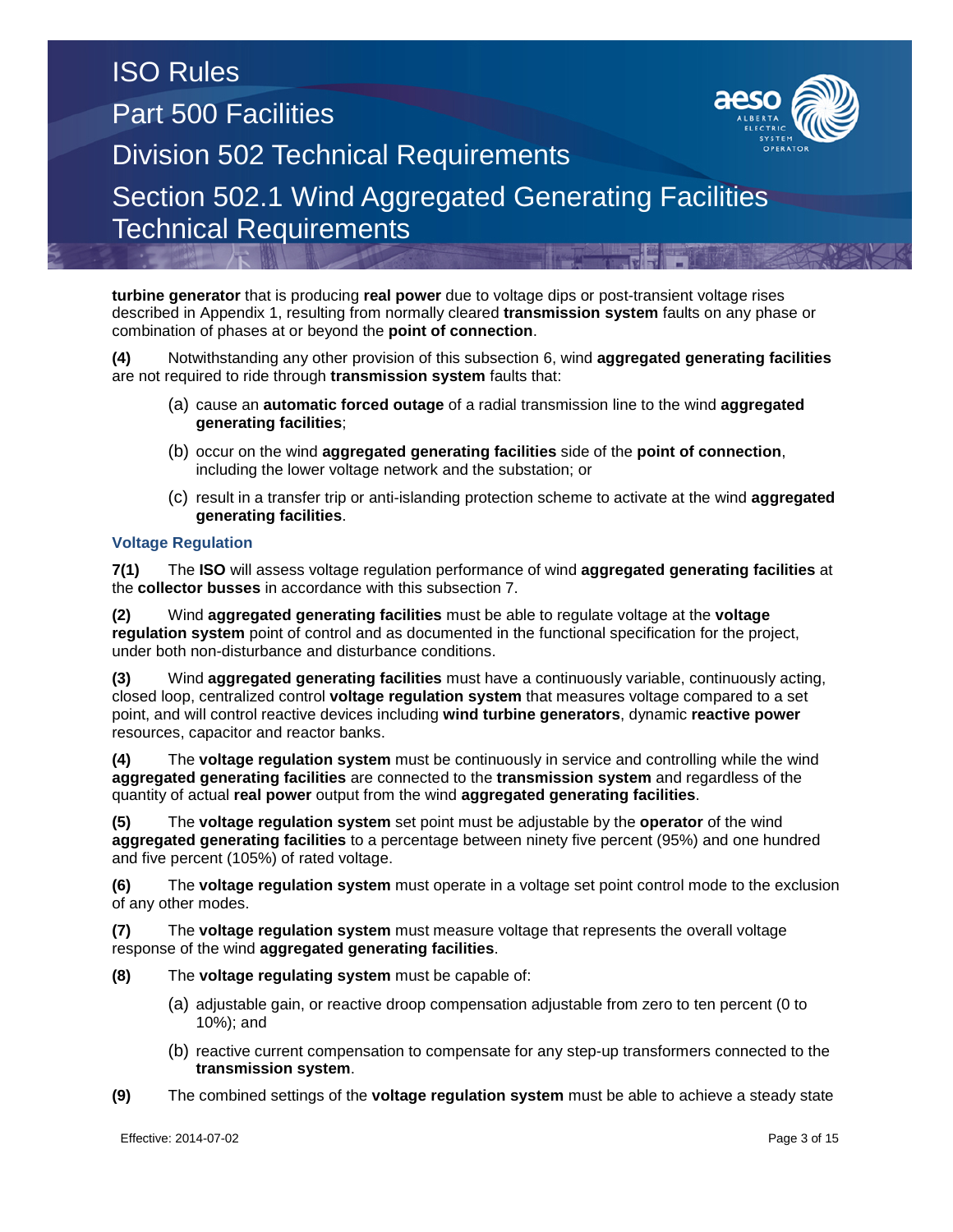voltage regulation of plus or minus zero point five percent (+/- 0.5%) of the voltage controlled by the **voltage regulation system**.

**(10)** The **ISO** will specify whether the reactive current compensation in the **voltage regulation system** must be implemented, which will form part of the functional specification for the project.

**(11)** The **ISO** may, upon no less than ninety (90) **days**' notice in writing to the **legal owner** of any commissioned wind **aggregated generating facilities**, require a change to the setting of the reactive droop compensation gain or the reactive current compensation settings for those commissioned wind **aggregated generating facilities**.

**(12)** The **voltage regulation system** must be calibrated such that a change in **reactive power** will achieve ninety five percent (95%) of its final value, no sooner than zero point one (0.1) seconds and no later than one (1) second following a step change in voltage.

**(13)** When the **voltage regulation system** requires the switching of a shunt reactive device, the switching operation must be delayed by ten (10) seconds.

### **External Voltage Regulation**

**8** No wind **aggregated generating facilities** may use or rely upon any **voltage regulation system** or **reactive power** resources that are external to the wind **aggregated generating facilities** without the approval of the **ISO**, which approval will form part of the functional specification for the project.

#### **Wind Aggregated Generating Facilities Reactive Power Capability**

**9(1)** Dynamic and non-dynamic **reactive power** requirements must be based on the rated voltage at the **collector busses**.

**(2)** As illustrated in Appendix 2, the minimum continuous **reactive power** capability of any wind **aggregated generating facilities** to supply **reactive power** must meet or exceed plus zero point nine (+0.9) **power factor**, based on the **gross real power** up to and including the **maximum authorized real power** of the wind **aggregated generating facilities**.

**(3)** As illustrated in Appendix 2, the minimum continuous **reactive power** capability of any wind **aggregated generating facilities** to absorb **reactive power** must meet or exceed minus zero point nine five (-0.95) power factor, based on the **gross real power** up to and including the **maximum authorized real power** of the wind **aggregated generating facilities**.

**(4)** Continuous **reactive power** capability referred to in subsections 10 and 11 may be aggregated to meet the requirements set out in subsections 9(2) and (3).

**(5)** All **reactive power** resources used to vary the **reactive power** output of the wind **aggregated generating facilities** within the requirements set out in subsections 9(2) and (3) must be under control of the **voltage regulation system**.

**(6)** The **operator** must not intentionally, and the control systems of wind **aggregated generating facilities** must not be designed to, reduce the **reactive power** capability from the dynamic reactive devices described in subsection 10, or the non-dynamic reactive resources described in subsection 11.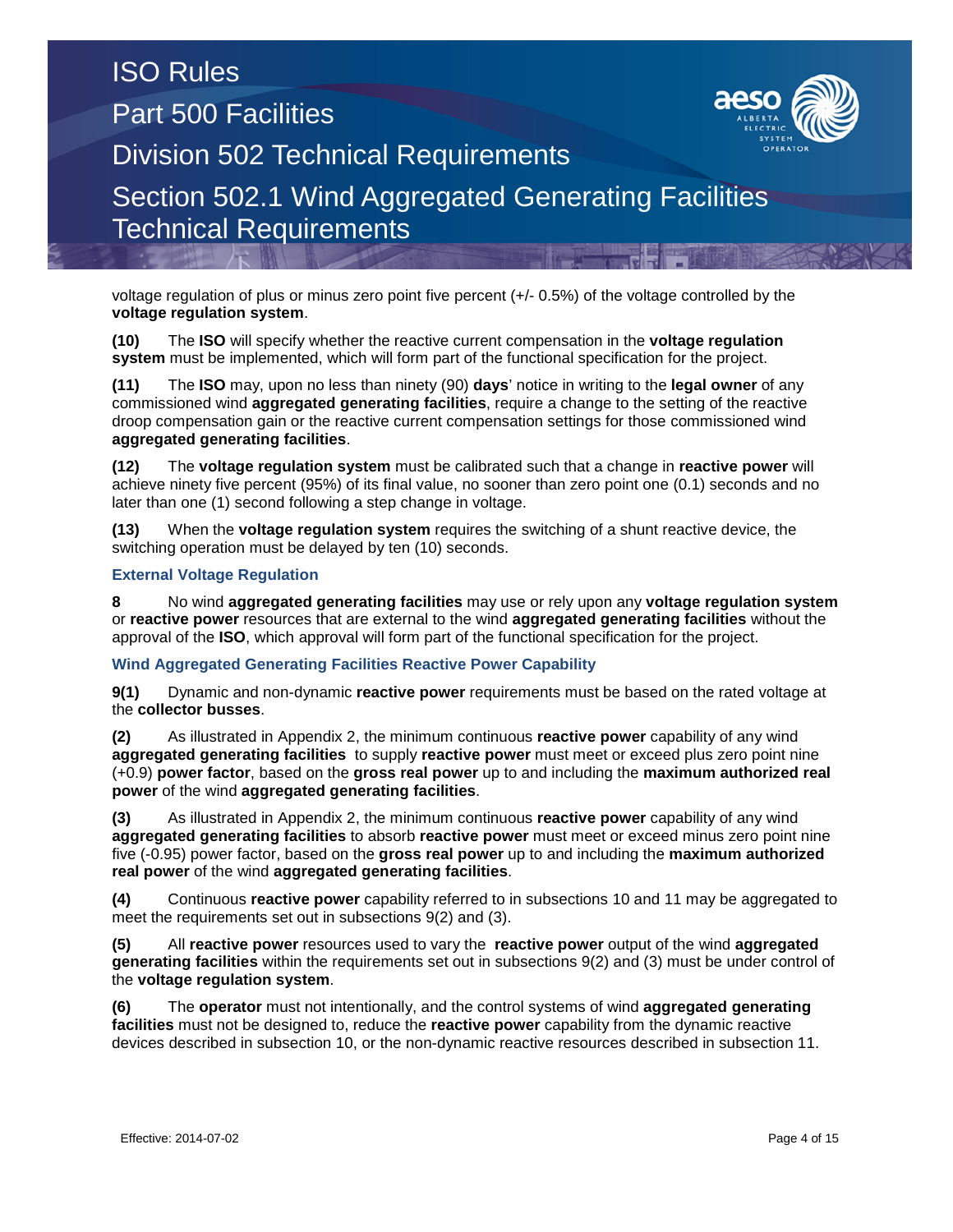### **Dynamic Reactive Power Capability**

**10(1)** As illustrated in Appendix 2, the minimum dynamic **reactive power** capability of any wind **aggregated generating facilities** must meet or exceed plus zero point nine five (+0.95) **power factor** based on the **gross real power** up to and including the **maximum authorized real power** of the wind **aggregated generating facilities**.

**(2)** As illustrated in Appendix 2, the minimum dynamic **reactive power** capability of any wind **aggregated generating facilities** must meet or exceed minus zero point nine eight five (-0.985) **power factor** based on the **gross real power** up to and including the **maximum authorized real power** of the wind **aggregated generating facilities**.

**(3)** Wind **aggregated generating facilities** must have **reactive power** resources that are continuously acting and continuously variable under control of the **voltage regulation system**, and be able to respond to **transmission system** voltage fluctuations.

**(4)** For the purposes of subsections 10(1) and (2), a short term **reactive power** capability for a period of up to one (1) second will be deemed to meet the dynamic **reactive power** capability set out in those subsections.

**(5)** The short term **reactive power** capability referred to in subsection 10 (4) does not qualify for continuous **reactive power** described in subsection 9.

### **Non-Dynamic Reactive Power Capability**

**11(1)** For any wind **aggregated generating facilities**, the MVAr size of the individual shunt **reactive power** resources under control of the **voltage regulation system** must not be larger than the total range of the continuous capability of dynamic **reactive power** set forth in subsection 10.

**(2)** Any shunt **reactive power** resources installed in any wind **aggregated generating facilities** must be capable of being switched on no later than five (5) minutes after having been switched off.

### **Operator Availability**

**12** The **legal owner** of any wind **aggregated generating facilities** must have a designated and qualified **operator** available twenty four (24) hours a **day** every **day** for contact and communication with the **ISO**, in accordance with **ISO rules** and other communication policies and protocols.

#### **WECC Stability Control Requirements**

**13** After the effective date of this section 502.1, if any **WECC** standards or policies specify the use of a power system stabilizer for wind **aggregated generating facilities** using a synchronous **wind turbine generator**, then based on those standards or policies the **ISO**, by written notice, to the **legal owner** may require the wind **aggregated generating facilities** to use such a power system stabilizer.

#### **Transmission System Step-Up Transformer**

**14(1)** The voltage ratio, tap changer type, range and step size specifications for any transmission stepup transformer of any wind **aggregated generating facilities** must be such that the **reactive power** requirements specified in subsection 9 are fully available throughout the operating voltage range documented in the functional specification for the project.

**(2)** The connection of the **wind turbine generator** step-up transformer, **transmission system** step-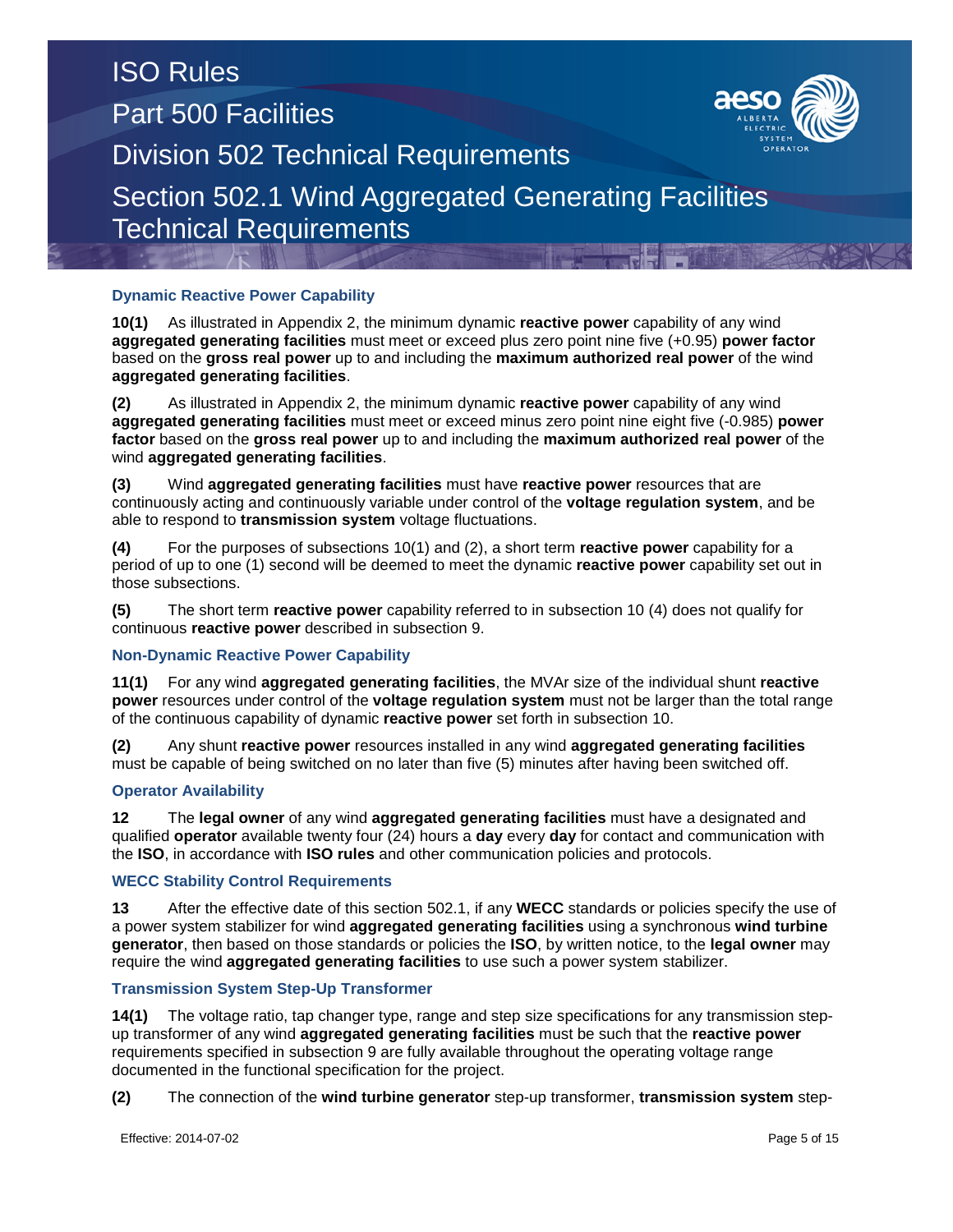up transformer or any combination of the two (2) transformers for any wind **aggregated generating facilities** must be designed to provide:

- (a) a favorable circuit to block the transmission of harmonic currents; and
- (b) isolation of **transmission system** and **wind turbine generator** side ground fault current contributions.

**(3)** The wind **aggregated generating facilities** must utilize an effectively grounded wye connection on the high side of the **transmission system** step up transformer.

### **Off Nominal Frequency Requirements**

**15(1)** For wind **aggregated generating facilities** that have a requirement to protect equipment for offnominal frequency operation, the **legal owner** must install protective relays so as to accommodate operation for the specified time frames shown in the Table set out in Appendix 3.

- **(2)** The trip setting of the protective relays must either:
	- (a) be set to the requirements set out in Appendix 3 with respect to the frequency versus time setting; or
	- (b) automatically trip load to match the anticipated generation loss and at comparable frequency levels.
- **(3)** Any frequency relays installed to protect equipment for off-nominal frequency operation must:
	- (a) be solid state or microprocessor based;
	- (b) use a definite time characteristic; and
	- (c) not be disabled for **transmission system** voltages that are below eighty percent (80%) of the rated voltage without the approval of the **ISO**, which approval will form part of the functional specification for the project.

### **Over Frequency Control System Requirements**

**16(1)** Any wind **aggregated generating facilities** must have an over frequency control system that continuously monitors the frequency of the **transmission system** at a sample rate of at least thirty (30) per second and a resolution of at least zero point zero zero four (0.004) Hertz, and the over frequency control system must automatically control the **gross real power** output of the wind **aggregated generating facilities** at all times.

**(2)** The over frequency control system may have an intentional deadband of up to zero point zero three six (0.036) Hertz.

**(3)** The over frequency control system must be designed and calibrated to reduce the **gross real power** output at the **collector bus** based on the capability of all on-line **wind turbine generators** producing **real power** during an over frequency excursion, and such reductions must be:

- (a) proportional to the frequency increase by a factor of thirty three percent (33%) per Hertz of the **gross real power** output;
- (b) at a rate of five percent (5%) of the **gross real power** output per second; and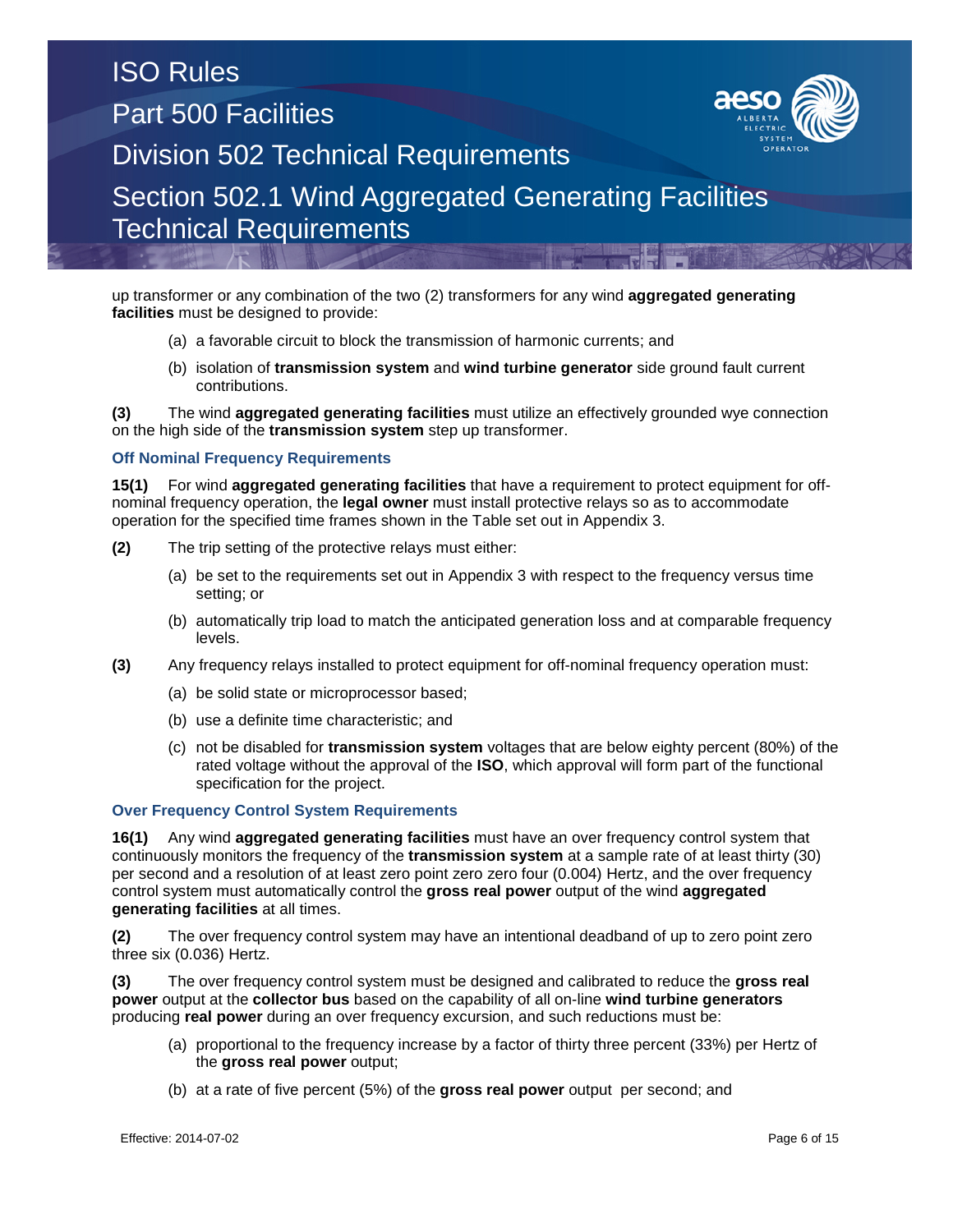(c) with no intentional time delay added to the control system.

**(4)** In accordance with subsection 15, for **transmission system** over frequency events greater than sixty-one point seven (61.7) Hertz, wind **aggregated generating facilities** may trip due to the over frequency, but if the wind **aggregated generating facilities** remain connected to the **transmission system** then the over frequency control system must continue to ramp down the **gross real power** output in accordance with the requirements of this subsection 16.

**(5)** The over frequency control system requirements of this subsection 16 must have control priority over the power limiting control function and must reduce the **gross real power** output for an over frequency condition even when the requirements of subsection 18 are in effect.

### **Wind Aggregated Generating Facilities Disconnection**

**17(1)** Wind **aggregated generating facilities** must have systems, controls and related procedures to electrically disconnect the wind **aggregated generating facilities** from the **transmission system** either at:

- (a) the **point of connection**; or
- (b) the **collector bus** feeder breakers; or

both of them as documented in the functional specification, after consultation among the **ISO**, the **legal owner** of the wind **aggregated generating facilities** and the **legal owner** of the applicable **transmission facility**.

**(2)** Wind **aggregated generating facilities** connecting to a **transmission facility** must provide the functionality and remote control capabilities to enable the **operator** of the **transmission facility** to open or trip any connecting breaker either at the **point of connection** or any **collector bus** feeder breakers, as applicable.

**(3)** Once a connecting breaker or feeder breaker of any wind **aggregated generating facilities** has been opened or tripped, then the **operator** may only electrically reconnect to the **transmission facility** after receiving approval from the **ISO**.

### **Wind Aggregated Generating Facilities Real Power and Ramp Rate Limitations**

**18(1)** Wind **aggregated generating facilities** must have the control capability to limit the **real power** output at the **point of connection** in accordance with any limits or instructions contained in any **directive,** and in any event the **real power** output must not exceed the tolerances described in this subsection 18.

**(2)** The **real power** control limit referred to in subsection 18(1) must be adjustable from the minimum operating output to the **maximum authorized real power**, at an average resolution of one (1) MW.

**(3)** When a **real power** control limit is in effect in accordance with a **directive** and wind speed conditions at the wind **aggregated generating facilities** are increasing, then subject to subsection 18(4), the **real power** limiting controls of the wind **aggregated generating facilities** must be capable of keeping the one (1) minute average **real power** output from exceeding the wind **aggregated generating facilities** limit specified in the **directive** by two percent (2%) of the **maximum authorized real power**.

**(4)** If a wind gust results in the **real power** control limit set out in the **directive** being instantaneously exceeded, then the wind **aggregated generating facilities** will remain in compliance if the **real power**

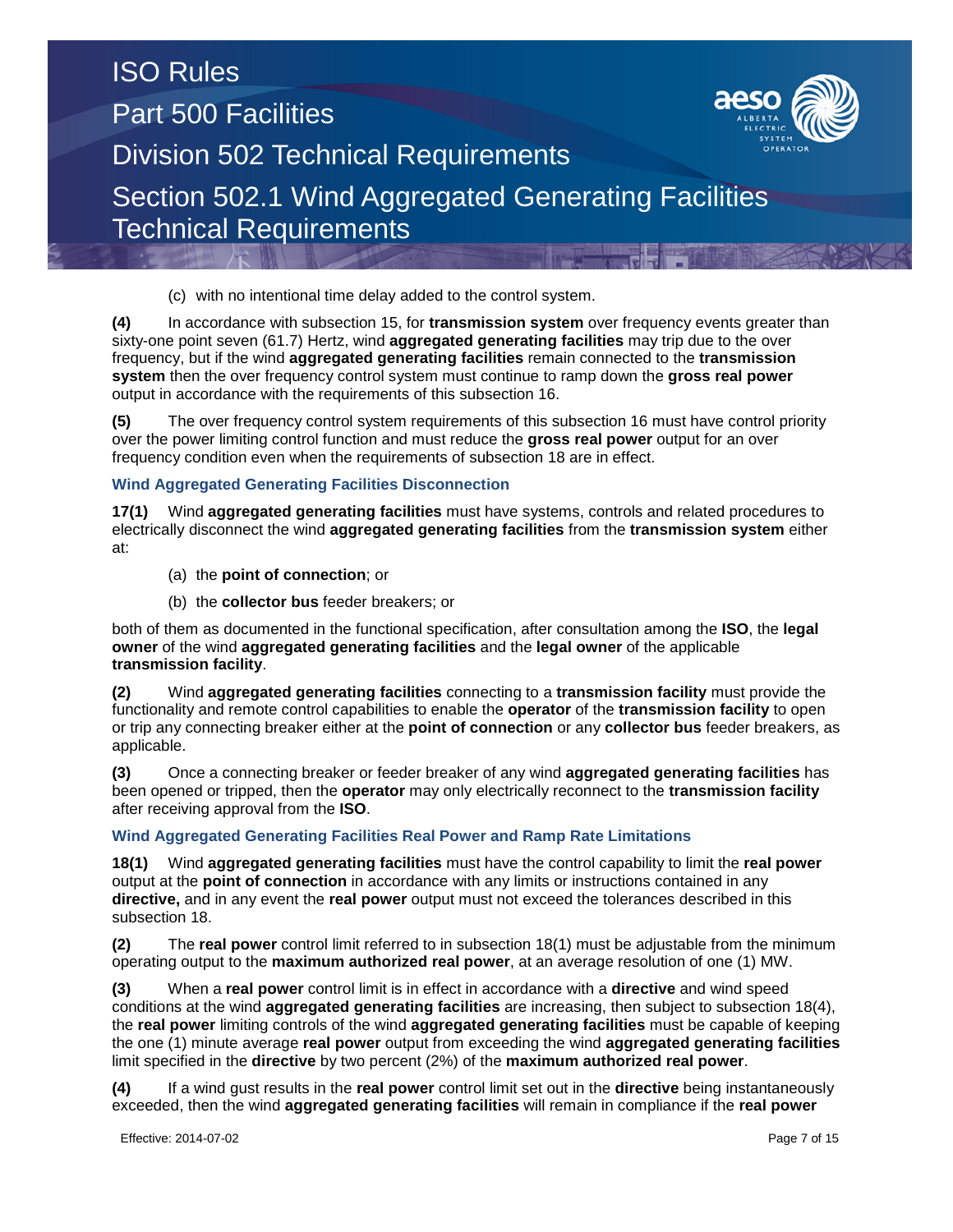output at the **point of connection** does not exceed the **real power** control limit by more than five percent (5%) of the **maximum authorized real power**.

**(5)** Wind **aggregated generating facilities** must be equipped with **ramp rate** limiting controls.

**(6)** The **ramp rate** limiting controls must be capable of limiting the ramp up of the **real power** of the wind **aggregated generating facilities**, and must be adjustable such that the **ramp rate** does not exceed, in MW per minute, a range equal to five percent (5%) of the **maximum authorized real power** to twenty percent (20%) of the **maximum authorized real power**.

**(7)** The default setting for the **ramp rate** limiting controls must be set at ten percent (10%), unless otherwise approved by the **ISO**, which approval will form part of the functional specification for the project.

**(8)** Any difference in the **real power** at the **point of connection** and any **collector busses** must be compensated for in the **real power** limiting and **ramp rate** limiting controls.

### **Wind Aggregated Generating Facilities Power Quality**

**19(1)** Wind **aggregated generating facilities** must be designed and operated to meet or exceed the minimum power quality standards set out in this subsection 19.

**(2)** With regard to voltage flicker as measured at the **point of connection**, the **legal owner** of any wind **aggregated generating facilities** must comply with the specifications set out in the version of the *International Electrotechnical Commission 61000-3-*7*, Electromagnetic compatibility (EMC) – Part 3-7: Limits - Assessment of emission limits for the connection of fluctuating installations to MV, HV and EHV power systems* that is in effect as of the date of the first **ISO** approved revision of the functional specification for the project.

**(3)** Upon request from the **legal owner** of any new wind **aggregated generating facilities**, the **ISO** must provide a written description of the specific harmonic-impedance envelope at a proposed **point of connection** for those wind **aggregated generating facilities**.

**(4)** With regard to harmonics as measured at the **point of connection**, the **legal owner** of any wind **aggregated generating facilities** must comply with the version of the *IEEE Standard 519, Recommended Practices and Requirements for Harmonic Control in Electrical Power Systems – Section 11* that is in effect as of the date of the first **ISO** approved revision of the functional specification for the project*.*

**(5)** Any wind **aggregated generating facilities** must include systems and components designed to avoid introducing resonance into the **transmission system**, with such design specifications to apply to self-excitation of induction machines, transformer ferroresonance, resonant effects of capacitor additions and the capacitance of collector cables.

**(6)** Wind **aggregated generating facilities** must not cause any voltage unbalance on the **transmission system**, as measured at the **point of connection**, in excess of the value specified by the **ISO**, which will form part of the functional specification for the project.

### **Grounding**

**20** Any wind **aggregated generating facilities** must be designed and constructed to take in to account that the **transmission system** operates as an effectively grounded system.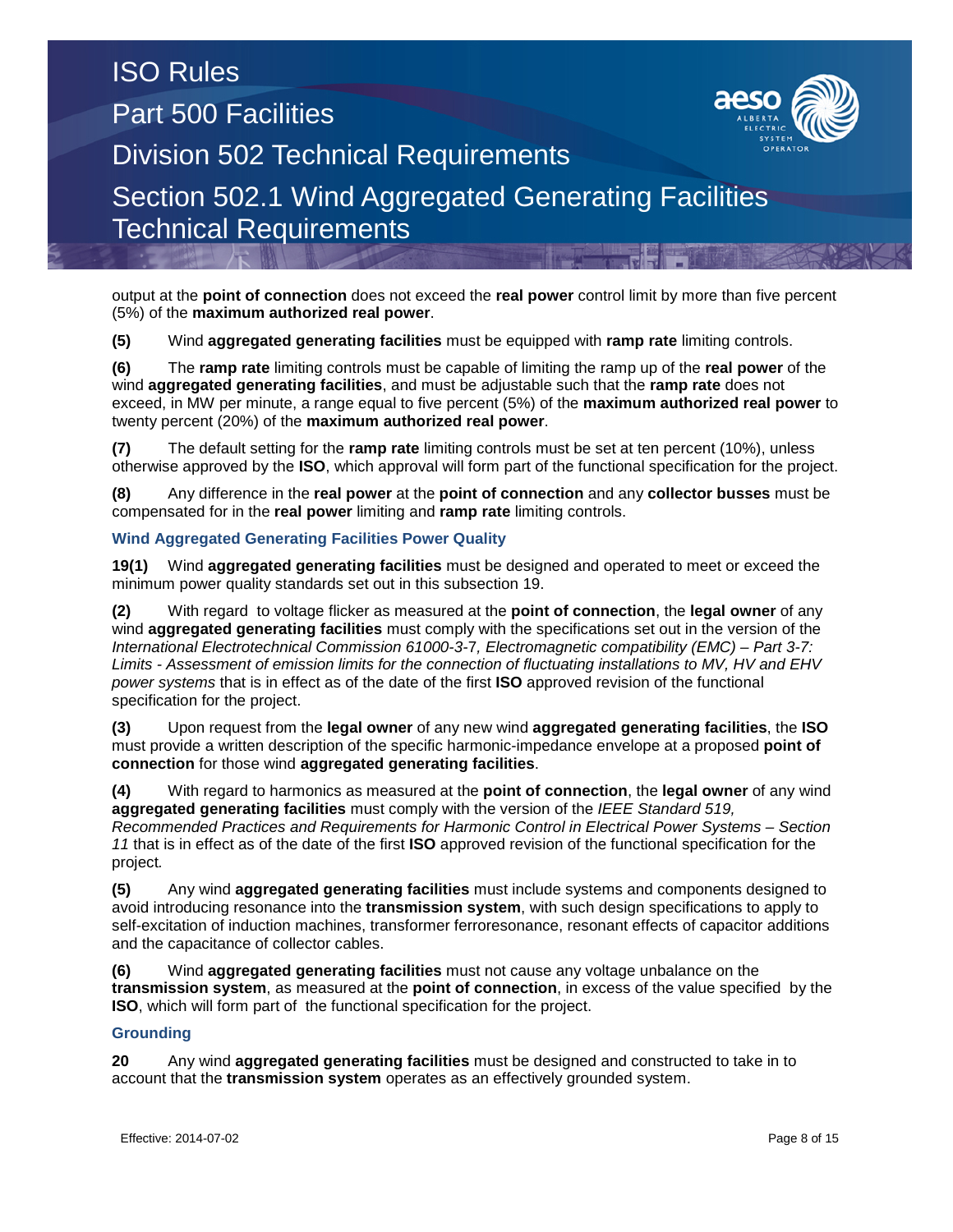### **Lightning Surge Protection**

**21** The lightning surge protection for any substation facilities associated with any wind **aggregated generating facilities** must be designed to take into account the average isokeraunic level for the site location of the wind **aggregated generating facilities**, and to be compatible with the connecting **transmission facility** to ensure coordination of insulation levels.

### **Fault Interrupting Devices**

**22(1)** Any wind **aggregated generating facilities** must be designed to:

- (a) account for the fault contributions from both the **transmission system** and the wind **aggregated generating facilities**; and
- (b) have fault interrupting and momentary withstand ratings that are adequate to meet the maximum expected fault levels, with a margin for future anticipated fault levels as approved by the **ISO** which approval will form part of the functional specification for the project.

**(2)** The wind **aggregated generating facilities** must not use high voltage fuses at sixty (60) kilovolts or higher.

### **Isolating Devices**

**23(1)** Any wind **aggregated generating facilities** must be designed with manually operable isolation switches at all points of isolation as documented in the functional specification, after consultation among the **ISO**, the **legal owner** of the wind **aggregated generating facilities** and the **legal owner** of the applicable **transmission facility**.

**(2)** The isolation switches must permit visual verification of electrical isolation and have the capability of being locked open with multiple locks.

### **Supervisory Control and Data Acquisition Additional Requirements**

**24** Deleted – see Revision History.

### **Meteorological Collection Tower and Measurement Devices Requirements**

**25(1)** Any wind **aggregated generating facilities** must have a meteorological collection tower and related devices installed in accordance with the provisions of this subsection 25.

**(2)** The tower must be equipped with two (2) sets of weather measurement devices in accordance with the following:

- (a) for any new wind **aggregated generating facilities**:
	- (i) one device must take measurements at the **wind turbine generator** hub height; and
	- (ii) the second device must take measurements at a height that the **ISO** specifies in the functional specification; and
- (b) for any existing wind **aggregated generating facilities**, the measurements must be taken at heights specified by the **ISO** in writing after consultation with the **legal owner**.
- **(3)** The measurement devices must measure, on a ten (10) minute average value;
	- (a) wind speed in meters per second (m/s), with a precision for instantaneous measurements to

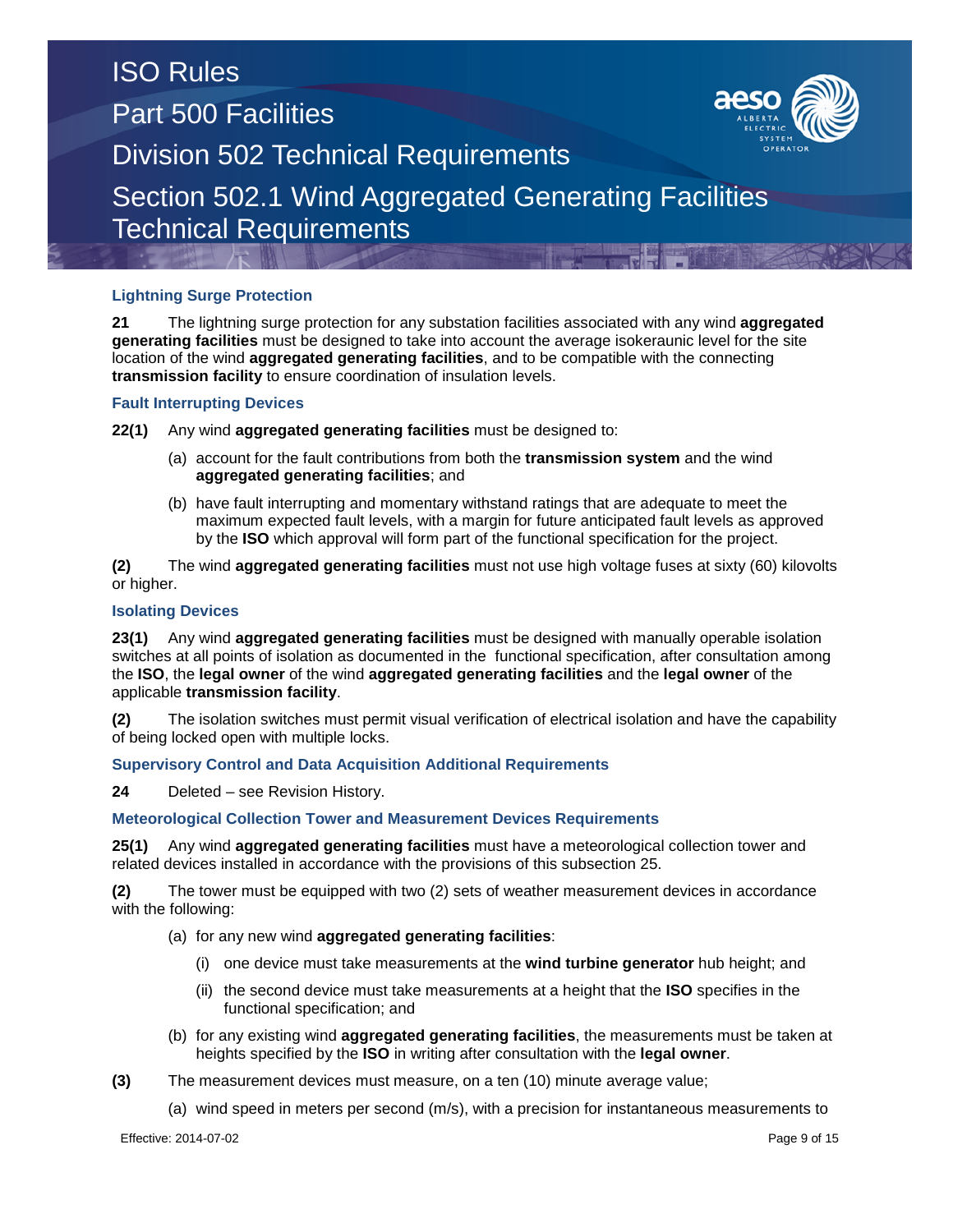the nearest zero point one (0.1) meters per second;

- (b) wind direction in degrees from true north, with a precision for instantaneous measurements to the nearest one (1) degree;
- (c) barometric pressure in HectoPascals (HPa), with a precision for instantaneous measurements to the nearest six (6)-Pa; and
- (d) ambient temperature in degrees Celsius ( C), with a precision for instantaneous measurements to the nearest zero point one (0.1) degrees Celsius.

**(4)** The **legal owner** must submit to the **ISO** the data specified in this subsection 25 in the method and format the **ISO** specifies:

- (a) in the functional specification for any new wind **aggregated generating facilities**; or
- (b) in writing to the **legal owner** for any existing wind **aggregated generating facilities**.

#### **Wind Aggregated Generating Facilities Synchrophasor Measurement**

**26(1)** Any wind **aggregated generating facilities** must have equipment installed for synchrophasor measurements that complies with the specifications referenced in the functional specification for the project

- **(2)** Synchrophasor measurements must take place at the following points:
	- (a) all three (3) phase-to-ground voltages at each **collector bus** of the wind **aggregated generating facilities;**
	- (b) all three (3) phase currents for each transmission step-up transformer on the low voltage side of the transformer; and
	- (c) all three (3) phase-to-ground voltages and currents at each **point of connection** of the wind **aggregated generating facilities**.

#### **Wind Aggregated Generating Facilities Testing Post Connection**

**27(1)** Following the connection of any wind **aggregated generating facilities** to the **transmission system,** the **legal owner** must test the wind **aggregated generating facilities** in accordance with the provisions of subsection 27(2), and must provide the test results and report as per the **ISO** document *"Requirements for Model Validation"* no later than sixty (60) **days** following the date upon which wind speed conditions reasonably will allow for the tests to be conducted.

- **(2)** The following specific tests must be completed:
	- (a) a **voltage regulation system** and **reactive power** response test, which demonstrates the ability of the wind **aggregated generating facilities** to control the **collector bus** and **transmission system** voltage in a stable manner, and which test consists of injecting a test signal to the voltage reference point of the **voltage regulation system**;
	- (b) a **reactive power** capability test, which demonstrates the ability of the wind **aggregated generating facilities** to provide continuous **reactive power** in accordance with subsection 9*;* and
	- (c) a voltage set-point capability test, which demonstrates the ability of the wind **aggregated**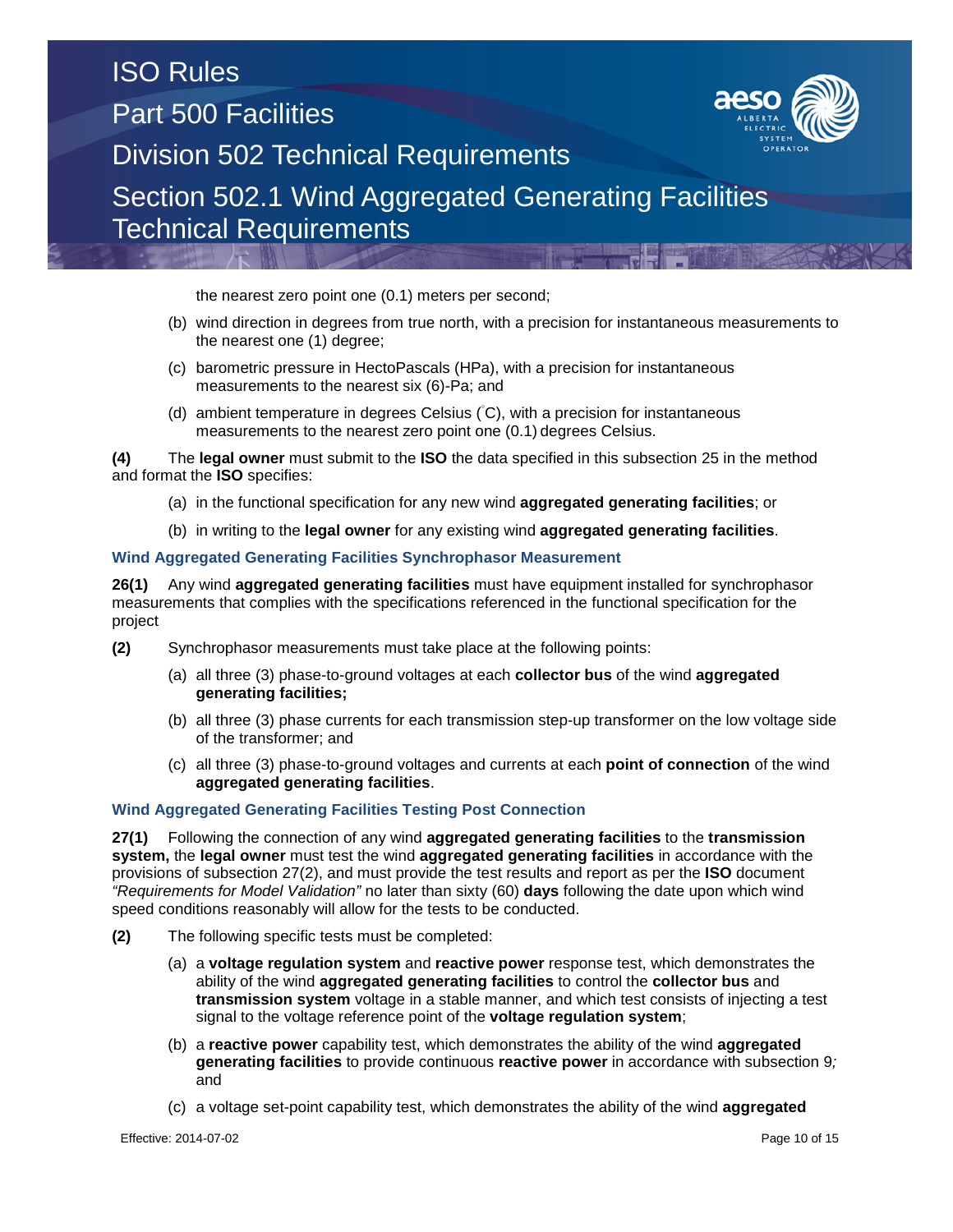**generating facilities** to adjust the voltage set-point of the **voltage regulation system** to any applicable provisions of the **ISO rules**.

**(3)** The **ISO** may specify the additional following tests in the functional specification for the project:

- (a) a harmonic test which must demonstrate that harmonic levels for the wind **aggregated generating facilities** are within the specifications set out in subsection 19(4); and
- (b) a voltage flicker test, which must demonstrate that the flicker levels for the wind **aggregated generating facilities** are within the specifications set out in subsection 19(2).

**(4)** The **ISO**, by written notice, may require the **legal owner** of any wind **aggregated generating facilities** to repeat any of the tests set out in this subsection 27 if:

- (a) there is evidence that the results of the tests do not correlate with the actual response, except in instances where the lack of correlation was caused by equipment problems that were subsequently corrected; or
- (b) there are changes in any applicable **NERC** or **WECC** policy or standards requirements which necessitate a repeat of any of the tests.

### **Provision of Modeling Information from Wind Aggregated Generating Facilities**

**28(1)** The **legal owner** must provide the **ISO** with power system studies which demonstrate that the wind **aggregated generating facilities** are capable of meeting the voltage ride-through requirements specified in subsection 6.

**(2)** The **legal owner** must provide a **voltage regulation system** model with validated data demonstrated by a physical performance test of at least one (1) **voltage regulation system** device used at the wind **aggregated generating facilities.**

**(3)** The **legal owner** must re-validate all model data if the **ISO** provides written notice that there is evidence that the modeled response of the wind **aggregated generating facility** does not correlate with the actual response, except in instances where the lack of correlation was caused by equipment problems that were subsequently corrected.

#### **Wind Aggregated Generating Facilities Data and Records Requirements**

**29(1)** Subject to the provisions of this subsection 29, the **legal owner** of any wind **aggregated generating facilities** must retain historical data and records consisting of ten (10) minute averaged meteorological data, including wind speed, wind direction, temperature, barometric pressure, and details on the height of the measurements.

**(2)** The **legal owner** must provide the historical data and records referred to in this subsection 29 to the **ISO**.

**(3)** Upon the **ISO**'s written request**,** the **legal owner** must, subject to availability, provide such historical data and records for up to two (2) calendar years prior to the **commissioning** period for any new wind **aggregated generating facilities**, and the most recent two-year period for existing wind **aggregated generating facilities**.

**(4)** The **legal owner** in addition must provide the **ISO** with specific **wind turbine generator** data and records, including hub height, turbine land coordinates, turbine power curves, high wind speed cut-out

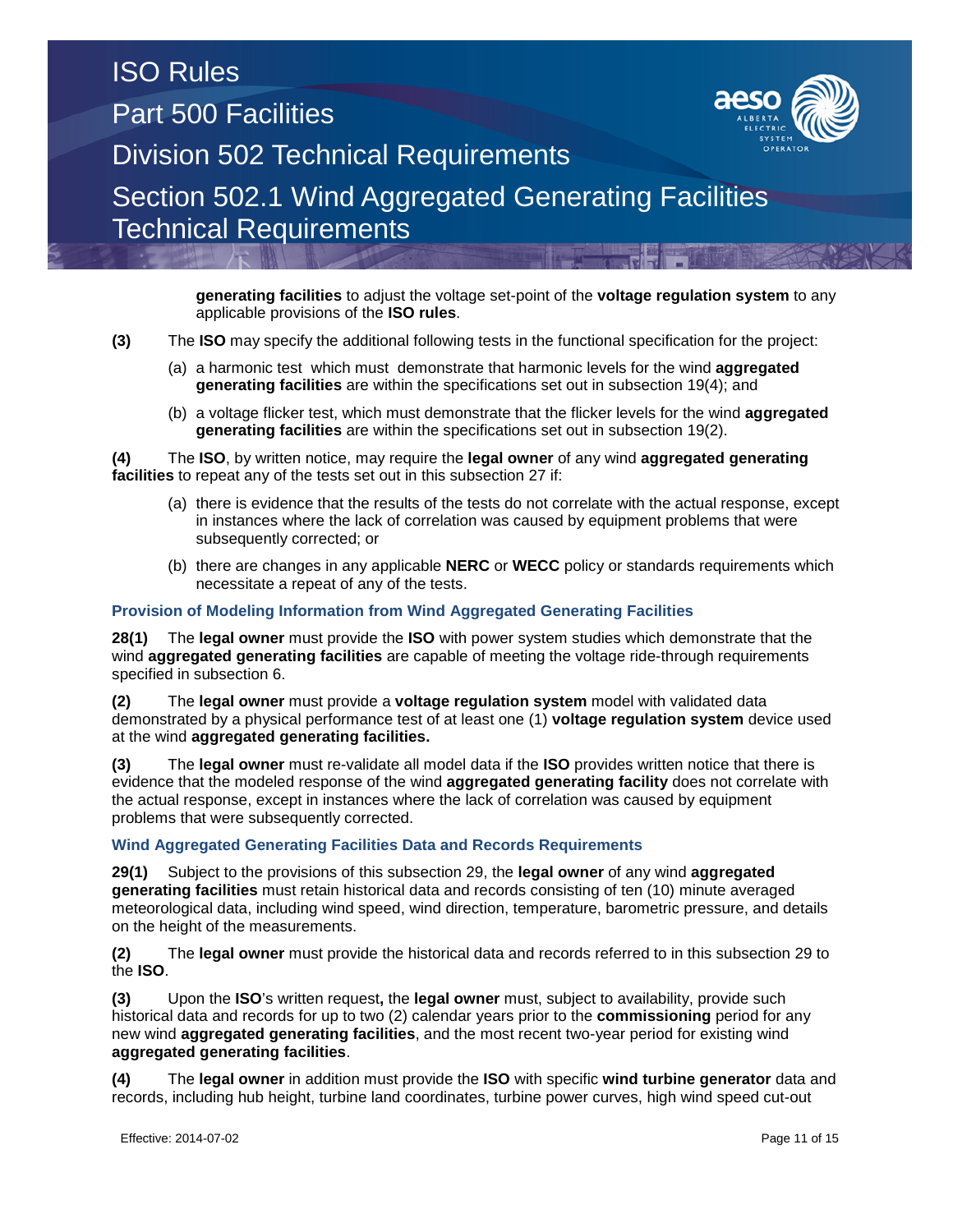and any applicable temperature cut-outs.

**(5)** The **legal owner** must provide to the **ISO** the data and records referred to in this subsection 29 in a method and format the **ISO** specifies, which for new wind **aggregated generating facilities** will be contained in the in the functional specification for the project.

### **Appendices**

Appendix 1 – *Voltage Ride Through Requirements*

Appendix 2 – *Reactive Power Capability*

Appendix 3 - *Trip Settings of Off-Nominal Frequency Protective Relays*

### **Revision History**

| <b>Effective</b>   | <b>Description</b>                                                                                                                                                                                                                                                                                                                                                                                                                                  |
|--------------------|-----------------------------------------------------------------------------------------------------------------------------------------------------------------------------------------------------------------------------------------------------------------------------------------------------------------------------------------------------------------------------------------------------------------------------------------------------|
| December 1, 2011   | Initial Release                                                                                                                                                                                                                                                                                                                                                                                                                                     |
| September 24, 2013 | Updated to remove bolding on the term "power system stabilizer".                                                                                                                                                                                                                                                                                                                                                                                    |
| July 2, 2014       | In subsection 7(11) deleted reference to "aggregated generation facilities"<br>and replaced it with "aggregated generating facilities"; in subsection<br>$25(2)(a)(ii)$ deleted the period at the end and replaced it with a semicolon<br>and the word "and"; in subsection 29(3) deleted the words "two (2) year" and<br>replaced it with "two-year"; and deleted references to "forced outage" and<br>replaced it with "automatic forced outage". |

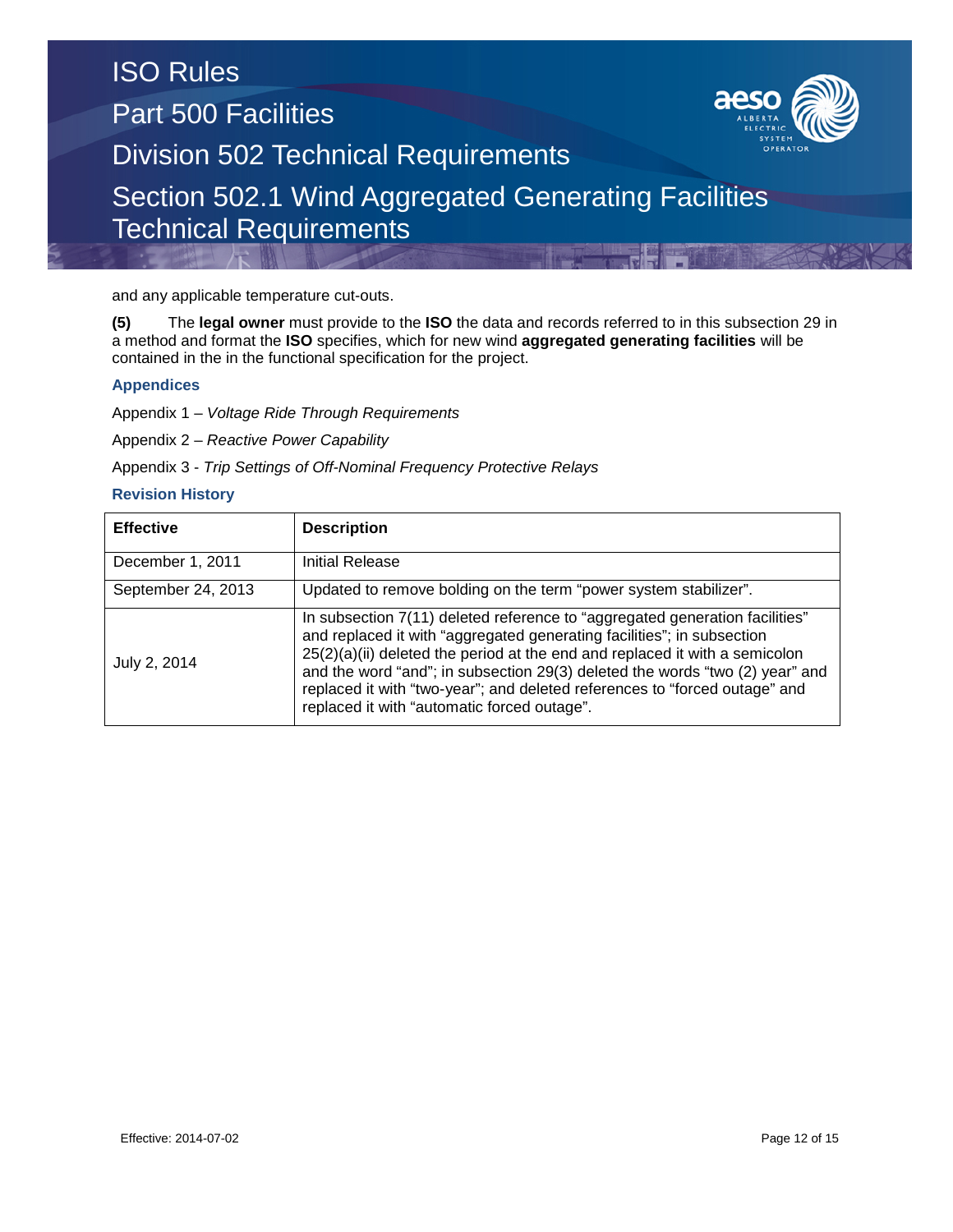

### **Appendix 1**

### **Voltage Ride Through Requirements**

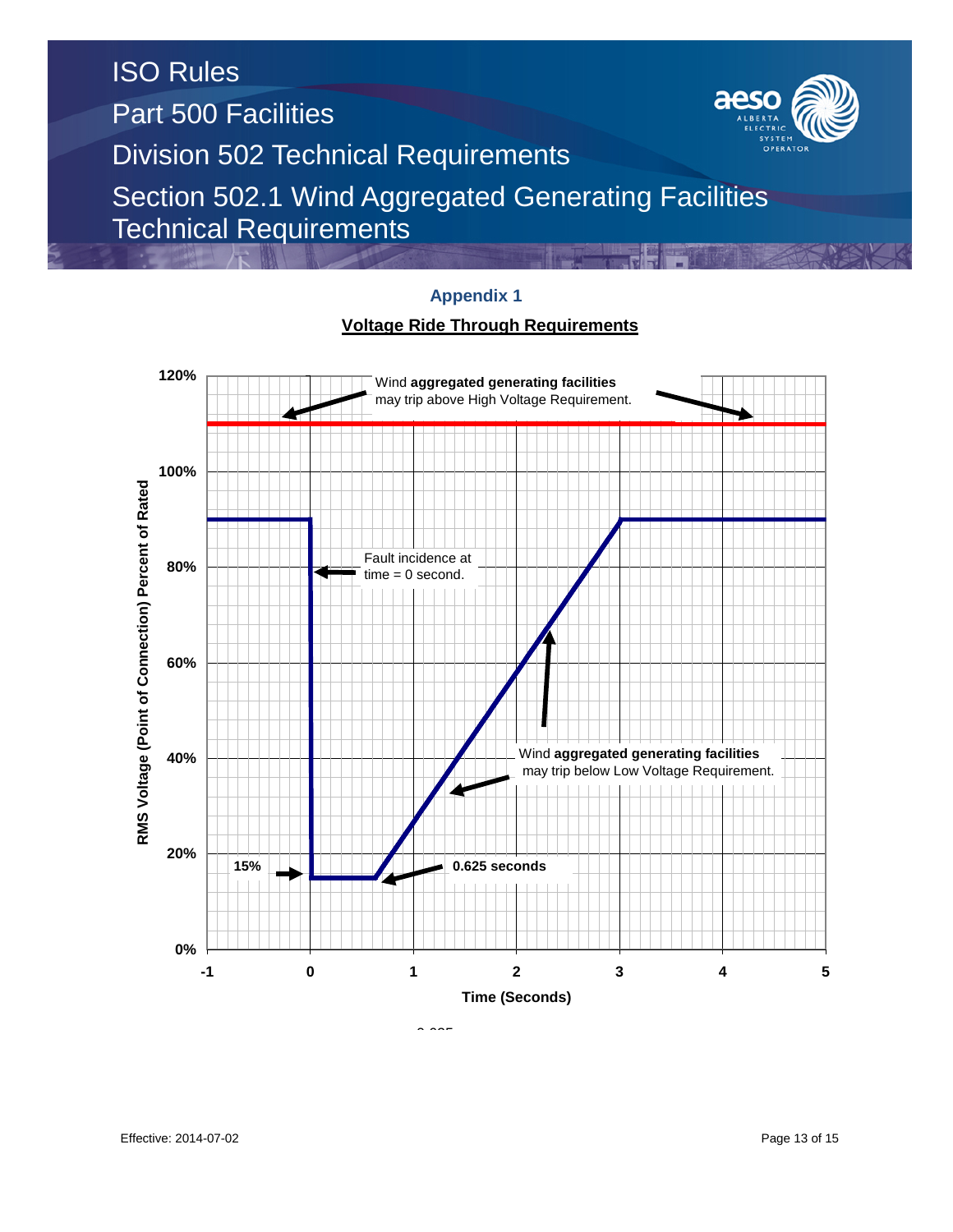



reactive capability

reactive capability

### **Appendix 2**